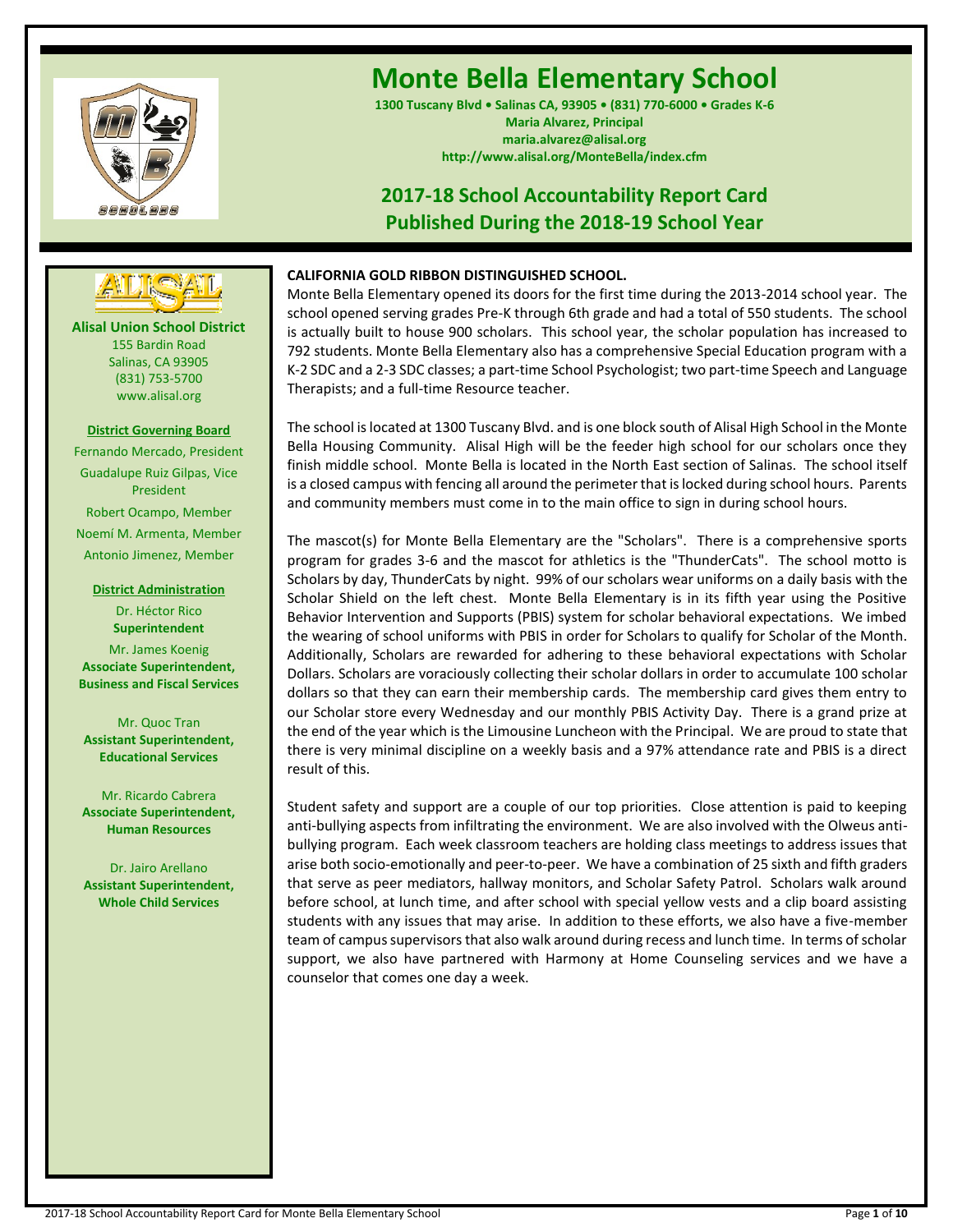Monte Bella Elementary truly is a 21st Century school. The school was formulated to emphasize Math, Science, and Technology. Technology is the main emphasis. Firstly, every classroom has surround sound speakers and every teacher uses a lapel microphone. There is an ELMO projector and every teacher is issued a lap top computer and an iPad tablet. The school has WIFI throughout and every teacher and scholar has immediate connectivity once they get onto campus. Second, we are the very first and only public elementary school in our county to give every Scholar (K-6) a one-to-one iPad. Every parent is required to attend the Parent Technology Use meeting before their son/daughter can be issued their iPad. We had 100% attendance for this meeting. Lastly, teachers are going through an extensive Technology Professional Development program so that they can minimally get to the point where they can "Flip the Classroom". Coupled with the work that our district is doing with implementing the Common Core State Standards (CCSS), teachers and scholars are producing incredible work. Teachers have been training our scholars on Listening and Speaking skills, Text Based Questioning and Close Reading fundamentals as our entry points into CCSS. In mathematics, our emphasis has been on Reversibility and Flexibility. Furthermore, teachers have been going through extensive training in learning the Engage NY curriculum in both English Language Arts and Mathematics. Lastly, due to this extensive work, Monte Bella Elementary School was awarded the California Gold Ribbon Distinguished School Award for being a model and innovative program in the area of School Culture and Technology during the 2015-16 school year.

Our school and district is in its second year of transitioning from a traditional bilingual program to a Dual Immersion (D.I.) program beginning in Kindergarten. This means that we will be phasing out our traditional program and go completely D.I. We have added two D.I. kinder classes and the program is off to a great start. We will be putting maximum effort to build a solid and quality D.I. program that can be as high quality as our technology program.

Demographics. In terms of significant subgroups, the scholar population is as follows: Latino - 95%; Caucasian - 2%; Asian - 1%; Other - 1%. Our Socioeconomically disadvantaged population is 87%; our English Language Learner population is 70%; our Students with Disability population is 11%; and our Migrant population is 10%.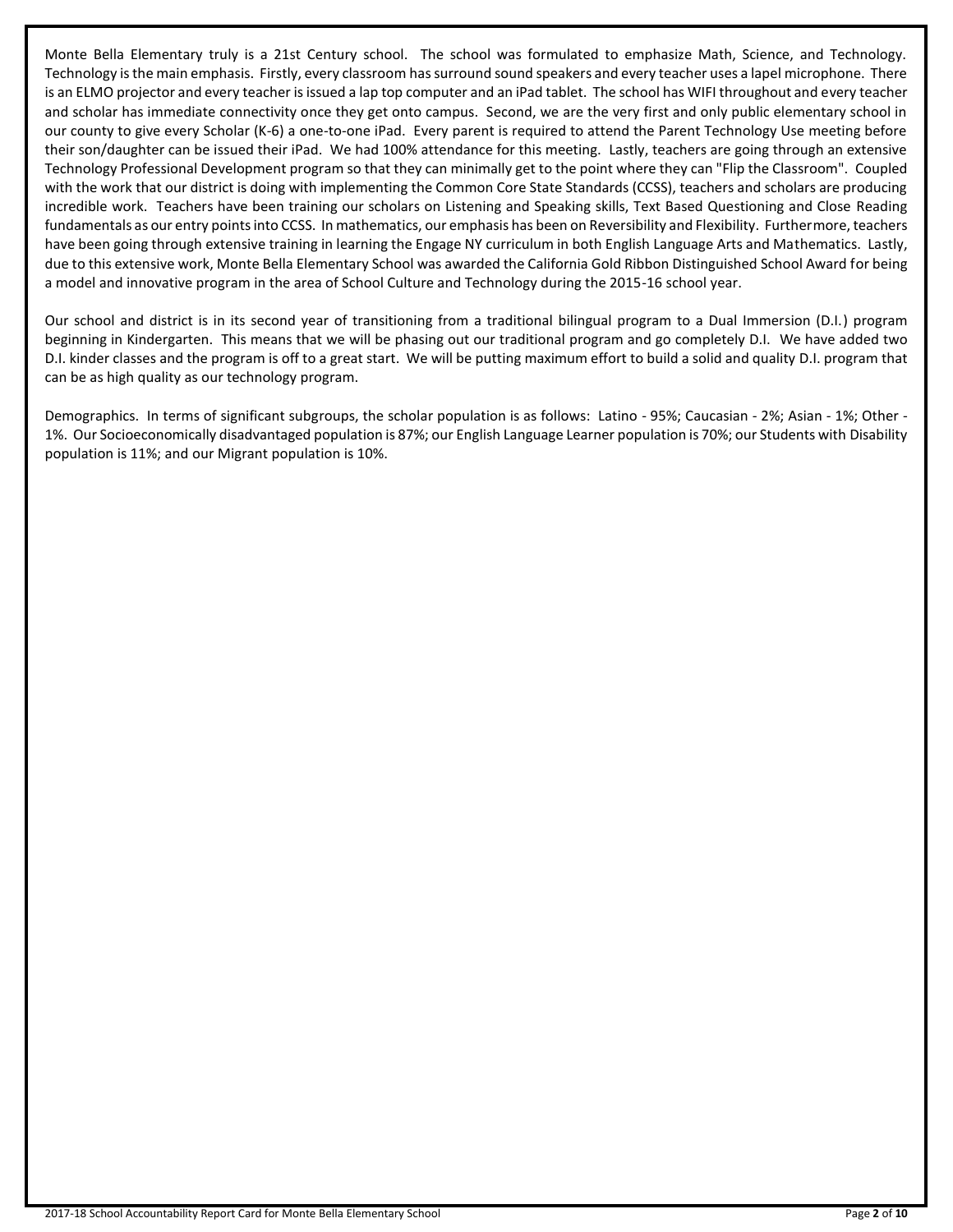## **About the SARC**

By February 1 of each year, every school in California is required by state law to publish a School Accountability Report Card (SARC). The SARC contains information about the condition and performance of each California public school. Under the Local Control Funding Formula (LCFF) all local educational agencies (LEAs) are required to prepare a Local Control and Accountability Plan (LCAP), which describes how they intend to meet annual school-specific goals for all pupils, with specific activities to address state and local priorities. Additionally, data reported in an LCAP is to be consistent with data reported in the SARC.

- For more information about SARC requirements, see the California Department of Education (CDE) SARC web page at [https://www.cde.ca.gov/ta/ac/sa/.](https://www.cde.ca.gov/ta/ac/sa/)
- For more information about the LCFF or LCAP, see the CDE LCFF web page at [https://www.cde.ca.gov/fg/aa/lc/.](https://www.cde.ca.gov/fg/aa/lc/)
- For additional information about the school, parents/guardians and community members should contact the school principal or the district office.

| 2017-18 Student Enrollment by Grade Level |                           |  |  |  |
|-------------------------------------------|---------------------------|--|--|--|
| <b>Grade Level</b>                        | <b>Number of Students</b> |  |  |  |
| Kindergarten                              | 137                       |  |  |  |
| Grade 1                                   | 135                       |  |  |  |
| Grade 2                                   | 107                       |  |  |  |
| Grade 3                                   | 104                       |  |  |  |
| Grade 4                                   | 102                       |  |  |  |
| Grade 5                                   | 89                        |  |  |  |
| Grade 6                                   | 102                       |  |  |  |
| <b>Total Enrollment</b>                   | 776                       |  |  |  |

| 2017-18 Student Enrollment by Group    |                                    |  |  |  |
|----------------------------------------|------------------------------------|--|--|--|
| <b>Group</b>                           | <b>Percent of Total Enrollment</b> |  |  |  |
| <b>Black or African American</b>       | 0.3                                |  |  |  |
| American Indian or Alaska Native       | 0.0                                |  |  |  |
| Asian                                  | 1.3                                |  |  |  |
| Filipino                               | 0.8                                |  |  |  |
| <b>Hispanic or Latino</b>              | 95.4                               |  |  |  |
| Native Hawaiian or Pacific Islander    | 0.0                                |  |  |  |
| White                                  | 1.0                                |  |  |  |
| <b>Socioeconomically Disadvantaged</b> | 83.0                               |  |  |  |
| <b>English Learners</b>                | 71.1                               |  |  |  |
| <b>Students with Disabilities</b>      | 8.9                                |  |  |  |
| <b>Foster Youth</b>                    | 0.3                                |  |  |  |

## **A. Conditions of Learning**

## **State Priority: Basic**

The SARC provides the following information relevant to the State priority: Basic (Priority 1):

- Degree to which teachers are appropriately assigned and fully credentialed in the subject area and for the pupils they are teaching;
- Pupils have access to standards-aligned instructional materials; and
- School facilities are maintained in good repair

| <b>Teacher Credentials</b>                         |           |           |       |  |  |
|----------------------------------------------------|-----------|-----------|-------|--|--|
| <b>Monte Bella Elementary School</b>               | $16 - 17$ | $17 - 18$ | 18-19 |  |  |
| <b>With Full Credential</b>                        | 26        | 29        | 30    |  |  |
| <b>Without Full Credential</b>                     | 7         | 4         | 2     |  |  |
| <b>Teaching Outside Subject Area of Competence</b> | 0         | o         |       |  |  |
| <b>Alisal Union School District</b>                | $16 - 17$ | $17 - 18$ | 18-19 |  |  |
| <b>With Full Credential</b>                        |           |           |       |  |  |
| <b>Without Full Credential</b>                     |           |           | O     |  |  |
| <b>Teaching Outside Subject Area of Competence</b> |           |           | Ω     |  |  |

| <b>Teacher Misassignments and Vacant Teacher Positions at this School</b> |  |  |  |  |  |  |  |
|---------------------------------------------------------------------------|--|--|--|--|--|--|--|
| <b>Monte Bella Elementary School</b><br>$18-19$<br>$17 - 18$<br>$16 - 17$ |  |  |  |  |  |  |  |
| Teachers of English Learners                                              |  |  |  |  |  |  |  |
| <b>Total Teacher Misassignments</b>                                       |  |  |  |  |  |  |  |
| <b>Vacant Teacher Positions</b>                                           |  |  |  |  |  |  |  |

Note: "Misassignments" refers to the number of positions filled by teachers who lack legal authorization to teach that grade level, subject area, student group, etc.

\*Total Teacher Misassignments includes the number of Misassignments of Teachers of English Learners.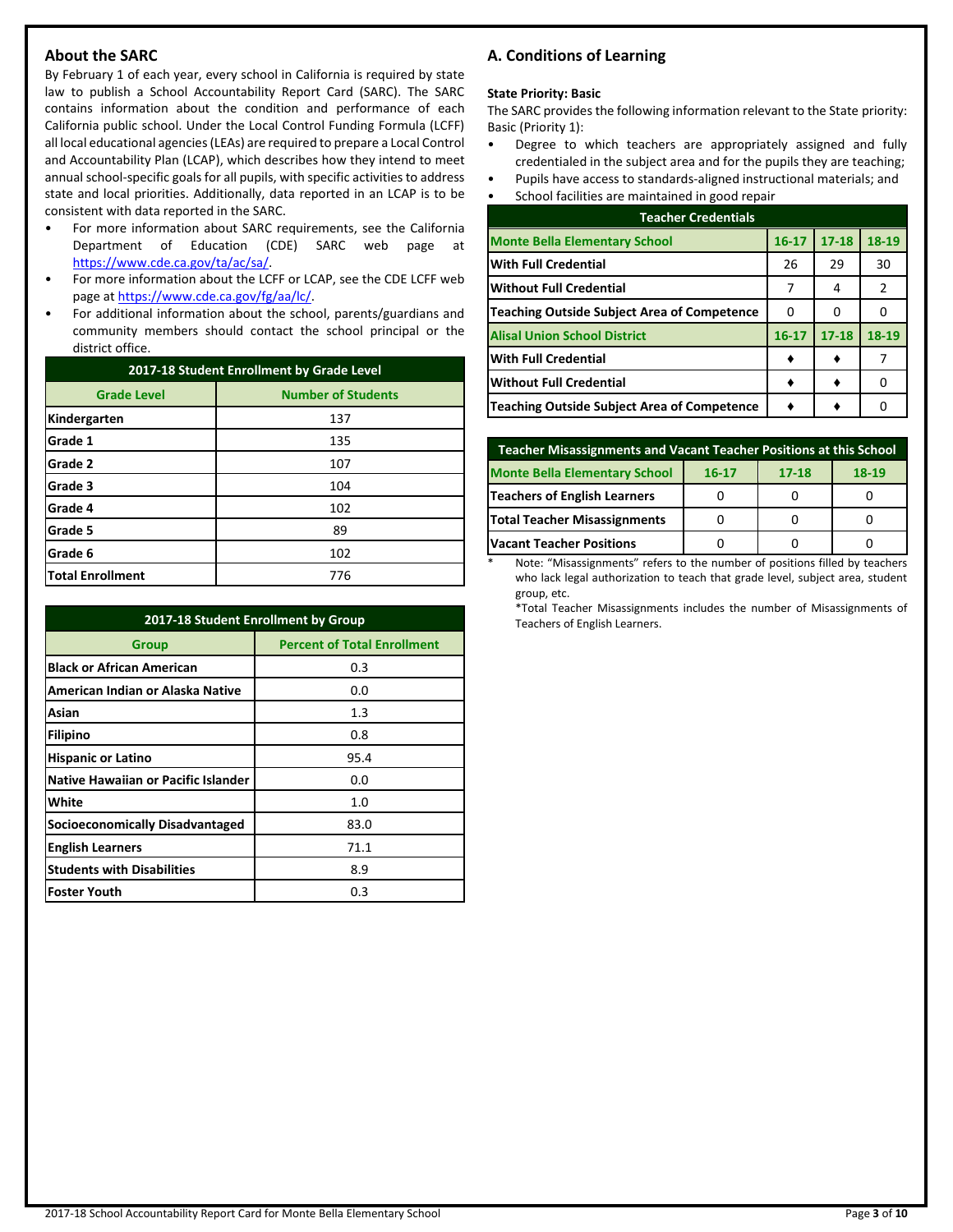## **Quality, Currency, Availability of Textbooks and Instructional Materials (School Year 2018-19)**

In order to meet requirements for common core state standards (CCSS), materials were updated as part of the 2018 adoption.

K-6 Wonders is used to teach all Language Arts standards. In K-6, teachers use Eureka Math.

| <b>Textbooks and Instructional Materials</b><br>Year and month in which data were collected: 2018 |                                                                                                          |             |  |  |  |  |
|---------------------------------------------------------------------------------------------------|----------------------------------------------------------------------------------------------------------|-------------|--|--|--|--|
| <b>Core Curriculum Area</b>                                                                       | <b>Textbooks and Instructional Materials/Year of Adoption</b>                                            |             |  |  |  |  |
| <b>Reading/Language Arts</b>                                                                      | McMillan / McGraw-Hill, Wonders- K-3, Adopted 2017<br>McMillan / McGraw-Hill, Wonders- 4-6, Adopted 2018 |             |  |  |  |  |
|                                                                                                   | The textbooks listed are from most recent adoption:                                                      | Yes         |  |  |  |  |
|                                                                                                   | Percent of students lacking their own assigned textbook:                                                 | $\mathbf 0$ |  |  |  |  |
| <b>Mathematics</b>                                                                                | Eureka Math, Adopted 2018<br>The textbooks listed are from most recent adoption:                         | Yes         |  |  |  |  |
|                                                                                                   | Percent of students lacking their own assigned textbook:                                                 | $\Omega$    |  |  |  |  |
| <b>Science</b>                                                                                    | Delta Foss- (Kinder-5th grades) - Adopted 2007<br>McGraw-Hill- (6th grade) - Adopted 2006                |             |  |  |  |  |
|                                                                                                   | The textbooks listed are from most recent adoption:                                                      | Yes         |  |  |  |  |
|                                                                                                   | Percent of students lacking their own assigned textbook: 0                                               |             |  |  |  |  |
| <b>History-Social Science</b>                                                                     | McGraw-Hill, Vistas-Adopted 2006                                                                         |             |  |  |  |  |
|                                                                                                   | The textbooks listed are from most recent adoption:                                                      | Yes         |  |  |  |  |
|                                                                                                   | Percent of students lacking their own assigned textbook:                                                 | 0           |  |  |  |  |

Note: Cells with N/A values do not require data.

## **School Facility Conditions and Planned Improvements (Most Recent Year)**

Monte Bella Elementary is in it's fifth year of existence. The school serves grades Pre-K through 6th grade and has a total of 792 students. The school is actually built to house 900 scholars comfortably. This school year, every classroom is being utilized to serve students accept for one. We have our instructional coach utilizing that classroom. The school is a closed campus with fencing all around the perimeter that is locked during school hours.

Monte Bella Elementary is truly a state of the art 21st Century facility. The school was formulated to emphasize Math, Science, and Technology. Technology is the main emphasis. Firstly, every classroom has surround sound speakers and every teacher uses a lapel microphone. There is an ELMO projector and every teacher is issued a lap top computer and an iPad tablet. The school has internet infrastructure set for the next 10 years. It has WIFI throughout the campus and every teacher and scholar has immediate connectivity once they get onto campus.

| <b>School Facility Good Repair Status (Most Recent Year)</b><br>Year and month in which data were collected: August, 2018 |                      |                                                            |  |  |
|---------------------------------------------------------------------------------------------------------------------------|----------------------|------------------------------------------------------------|--|--|
| <b>System Inspected</b>                                                                                                   | <b>Repair Status</b> | <b>Repair Needed and</b><br><b>Action Taken or Planned</b> |  |  |
| Systems:<br>Gas Leaks, Mechanical/HVAC, Sewer                                                                             | Good                 |                                                            |  |  |
| Interior:<br><b>Interior Surfaces</b>                                                                                     | Good                 |                                                            |  |  |
| <b>Cleanliness:</b><br>Overall Cleanliness, Pest/Vermin Infestation                                                       | Good                 |                                                            |  |  |
| <b>Electrical:</b><br>Electrical                                                                                          | Good                 |                                                            |  |  |
| <b>Restrooms/Fountains:</b><br>Restrooms, Sinks/ Fountains                                                                | Good                 |                                                            |  |  |
| Safety:<br>Fire Safety, Hazardous Materials                                                                               | Good                 |                                                            |  |  |
| Structural:<br>Structural Damage, Roofs                                                                                   | Good                 |                                                            |  |  |
| External:<br>Playground/School Grounds, Windows/Doors/Gates/Fences                                                        | Good                 |                                                            |  |  |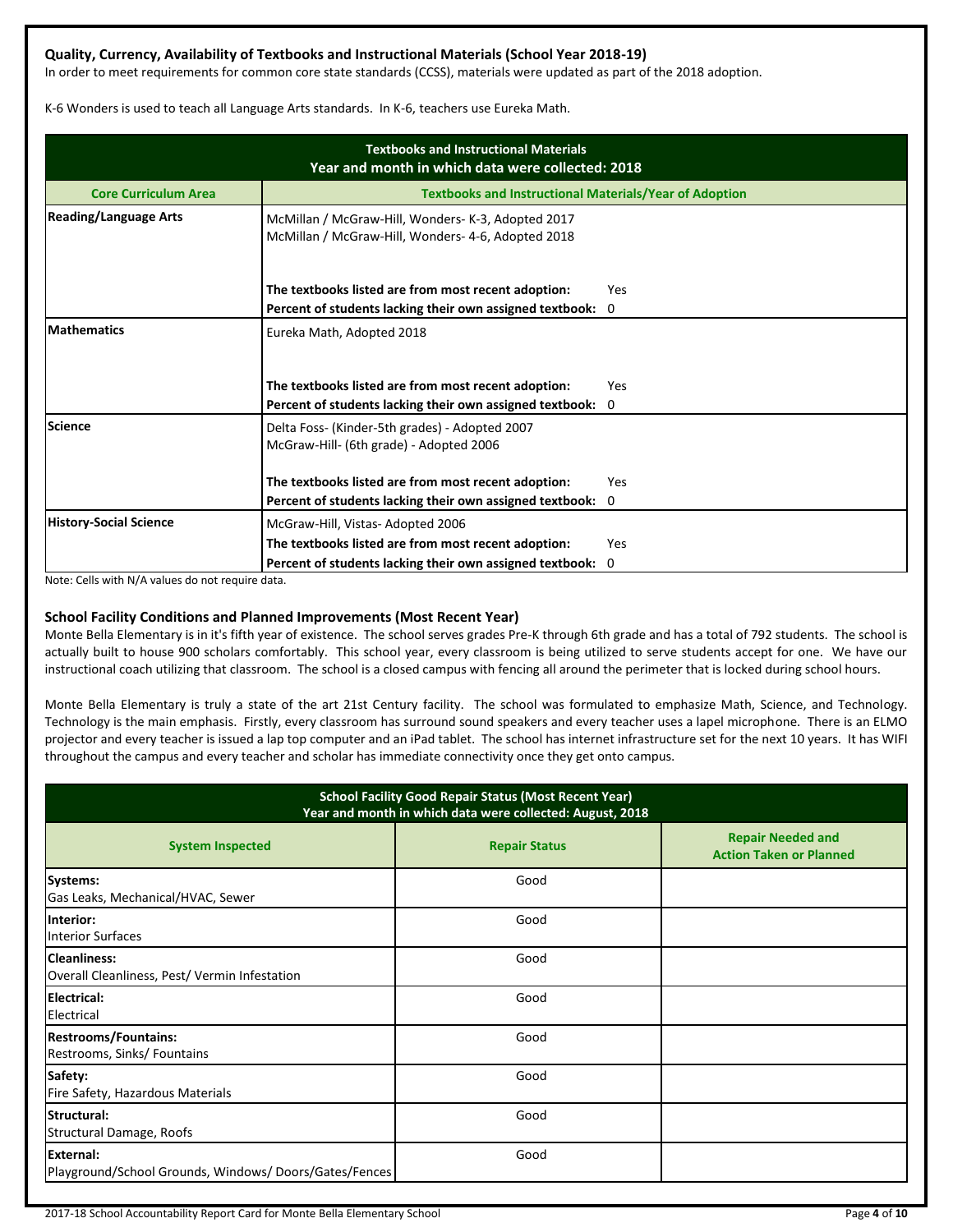| <b>School Facility Good Repair Status (Most Recent Year)</b><br>Year and month in which data were collected: August, 2018 |           |  |  |  |  |
|---------------------------------------------------------------------------------------------------------------------------|-----------|--|--|--|--|
| <b>Repair Needed and</b><br><b>Repair Status</b><br><b>System Inspected</b><br><b>Action Taken or Planned</b>             |           |  |  |  |  |
| <b>Overall Rating</b>                                                                                                     | Exemplary |  |  |  |  |

## **B. Pupil Outcomes**

#### **State Priority: Pupil Achievement**

The SARC provides the following information relevant to the State priority: Pupil Achievement (Priority 4):

- **Statewide assessments** (i.e., California Assessment of Student Performance and Progress [CAASPP] System, which includes the Smarter Balanced Summative Assessments for students in the general education population and the California Alternate Assessments [CAAs] for English language arts/literacy [ELA] and mathematics given in grades three through eight and grade eleven. Only eligible students may participate in the administration of the CAAs. CAAs items are aligned with alternate achievement standards, which are linked with the Common Core State Standards [CCSS] for students with the most significant cognitive disabilities); and
- The percentage of students who have successfully completed courses that satisfy the requirements for entrance to the University of California and the California State University, or career technical education sequences or programs of study

| 2017-18 CAASPP Results for All Students |                                                                                     |                                  |         |              |         |           |
|-----------------------------------------|-------------------------------------------------------------------------------------|----------------------------------|---------|--------------|---------|-----------|
|                                         | Percent of Students Meeting or Exceeding the State Standards<br>(grades 3-8 and 11) |                                  |         |              |         |           |
| <b>Subject</b>                          |                                                                                     | <b>School</b><br><b>District</b> |         | <b>State</b> |         |           |
|                                         | $16 - 17$                                                                           | $17 - 18$                        | $16-17$ | $17 - 18$    | $16-17$ | $17 - 18$ |
| <b>ELA</b>                              | 29.0                                                                                | 38.0                             | 28.0    | 32.0         | 48.0    | 50.0      |
| Math                                    | 17.0                                                                                | 26.0                             | 21.0    | 23.0         | 37.0    | 38.0      |
| .                                       | and the contract of the contract of                                                 |                                  | .       |              | .       |           |

Note: Percentages are not calculated when the number of students tested is ten or less, either because the number of students in this category is too small for statistical accuracy or to protect student privacy.

Note: ELA and mathematics test results include the Smarter Balanced Summative Assessment and the CAA. The "Percent Met or Exceeded" is calculated by taking the total number of students who met or exceeded the standard on the Smarter Balanced Summative Assessment plus the total number of students who met the standard (i.e., achieved Level 3–Alternate) on the CAAs divided by the total number of students who participated in both assessments.

| <b>CAASPP Test Results in Science for All Students</b>                                                     |           |           |           |           |              |           |
|------------------------------------------------------------------------------------------------------------|-----------|-----------|-----------|-----------|--------------|-----------|
| <b>Percent of Students Scoring at Proficient or Advanced</b><br>(meeting or exceeding the state standards) |           |           |           |           |              |           |
| <b>Subject</b><br><b>District</b><br><b>School</b>                                                         |           |           |           |           | <b>State</b> |           |
|                                                                                                            | $16 - 17$ | $17 - 18$ | $16 - 17$ | $17 - 18$ | $16 - 17$    | $17 - 18$ |
|                                                                                                            |           |           |           |           |              |           |

Note: Cells with N/A values do not require data.

Note: The 2016–17 and 2017–18 data are not available. The CDE is developing a new science assessment based on the Next Generation Science Standards for California Public Schools (CA NGSS). The CAST was pilot-tested in spring 2017 and field-tested in spring 2018. The CAST will be administered operationally during the 2018–19 school year. The CAA for Science was pilot-tested for two years (i.e., 2016–17 and 2017–18) and the CAA for Science will be field-tested in 2018–19.

Note: Science test results include the CAST and the CAA for Science. The "Percent Met or Exceeded" is calculated by taking the total number of students who met or exceeded the standard on the CAST plus the total number of students who met the standard (i.e., achieved Level 3–Alternate) on the CAA for Science divided by the total number of students who participated on both assessments.

## **State Priority: Other Pupil Outcomes**

The SARC provides the following information relevant to the State priority: Other Pupil Outcomes (Priority 8):

• Pupil outcomes in the subject area of physical education

| Grade | 2017-18 Percent of Students Meeting Fitness Standards |        |        |  |  |
|-------|-------------------------------------------------------|--------|--------|--|--|
| Level | 4 of 6                                                | 5 of 6 | 6 of 6 |  |  |
|       | 13.5                                                  | 21.3   | 13.5   |  |  |

Percentages are not calculated when the number of students tested is ten or less, either because the number of students in this category is too small for statistical accuracy or to protect student privacy.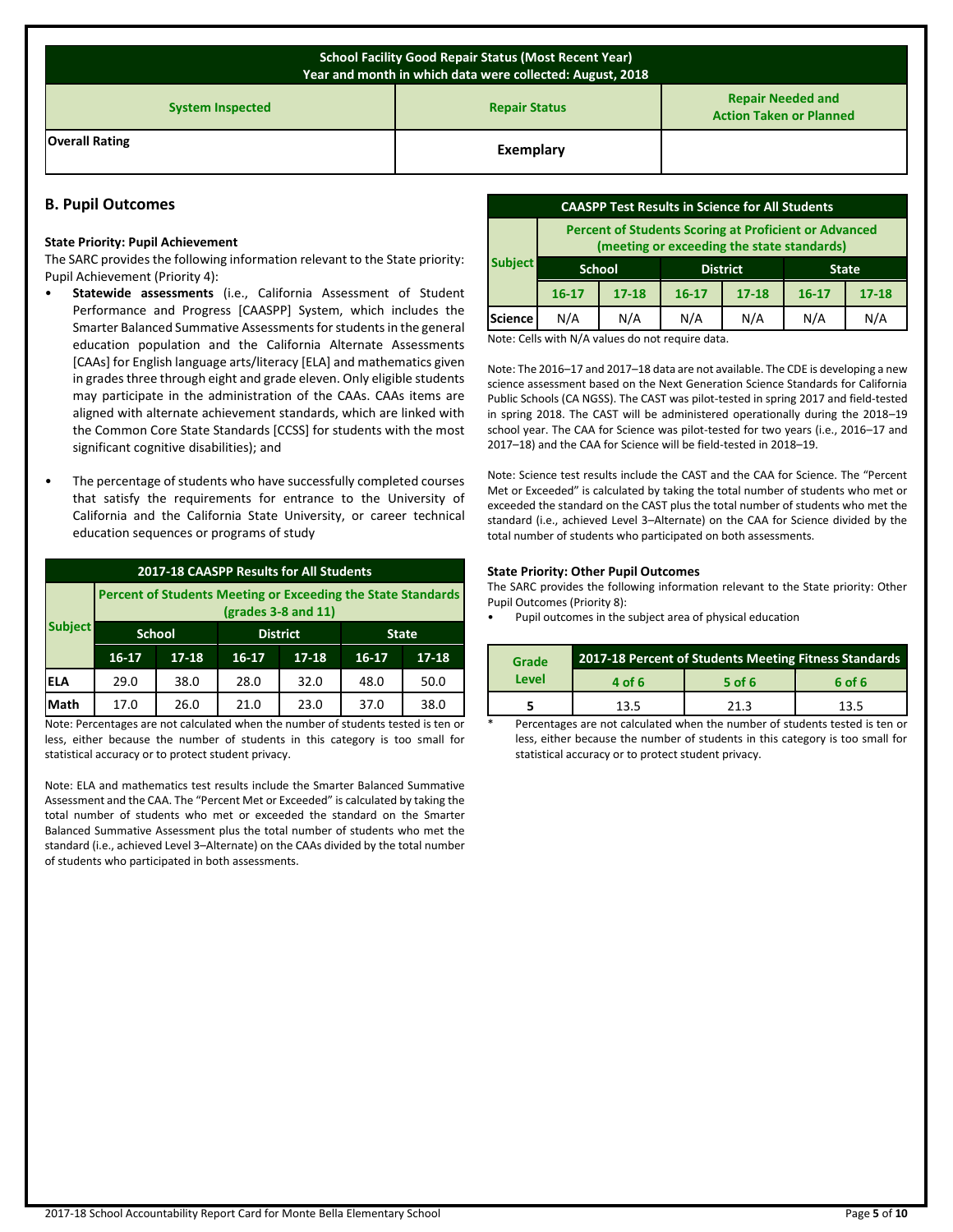| School Year 2017-18 CAASPP Assessment Results - English Language Arts (ELA)<br>Disaggregated by Student Groups, Grades Three through Eight and Eleven |                                   |                                |                                 |                                       |  |
|-------------------------------------------------------------------------------------------------------------------------------------------------------|-----------------------------------|--------------------------------|---------------------------------|---------------------------------------|--|
| <b>Student Group</b>                                                                                                                                  | <b>Total</b><br><b>Enrollment</b> | <b>Number</b><br><b>Tested</b> | <b>Percent</b><br><b>Tested</b> | Percent<br><b>Met or Exceeded</b>     |  |
| <b>All Students</b>                                                                                                                                   | 402                               | 400                            | 99.50                           | 37.59                                 |  |
| Male                                                                                                                                                  | 191                               | 189                            | 98.95                           | 26.60                                 |  |
| Female                                                                                                                                                | 211                               | 211                            | 100.00                          | 47.39                                 |  |
| <b>Black or African American</b>                                                                                                                      | --                                | --                             | --                              | --                                    |  |
| Asian                                                                                                                                                 | --                                | --                             | --                              | $\hspace{0.05cm}$ – $\hspace{0.05cm}$ |  |
| <b>Filipino</b>                                                                                                                                       | $-$                               | $-$                            | --                              | --                                    |  |
| <b>Hispanic or Latino</b>                                                                                                                             | 381                               | 379                            | 99.48                           | 36.77                                 |  |
| Native Hawaiian or Pacific Islander                                                                                                                   | $- -$                             | $-$                            | --                              | $\overline{\phantom{a}}$              |  |
| White                                                                                                                                                 | --                                | --                             | --                              | $- -$                                 |  |
| <b>Socioeconomically Disadvantaged</b>                                                                                                                | 344                               | 343                            | 99.71                           | 34.50                                 |  |
| <b>English Learners</b>                                                                                                                               | 303                               | 301                            | 99.34                           | 31.56                                 |  |
| <b>Students with Disabilities</b>                                                                                                                     | 42                                | 42                             | 100.00                          | 7.14                                  |  |
| <b>Students Receiving Migrant Education Services</b>                                                                                                  | --                                | --                             | --                              | --                                    |  |
| <b>Foster Youth</b>                                                                                                                                   | $- -$                             | --                             | --                              | --                                    |  |

Note: ELA test results include the Smarter Balanced Summative Assessment and the CAA. The "Percent Met or Exceeded" is calculated by taking the total number of students who met or exceeded the standard on the Smarter Balanced Summative Assessment plus the total number of students who met the standard (i.e., achieved Level 3–Alternate) on the CAAs divided by the total number of students who participated in both assessments.

Note: Double dashes (--) appear in the table when the number of students is ten or less, either because the number of students in this category is too small for statistical accuracy or to protect student privacy.

Note: The number of students tested includes all students who participated in the test whether they received a score or not; however, the number of students tested is not the number that was used to calculate the achievement level percentages. The achievement level percentages are calculated using only students who received scores.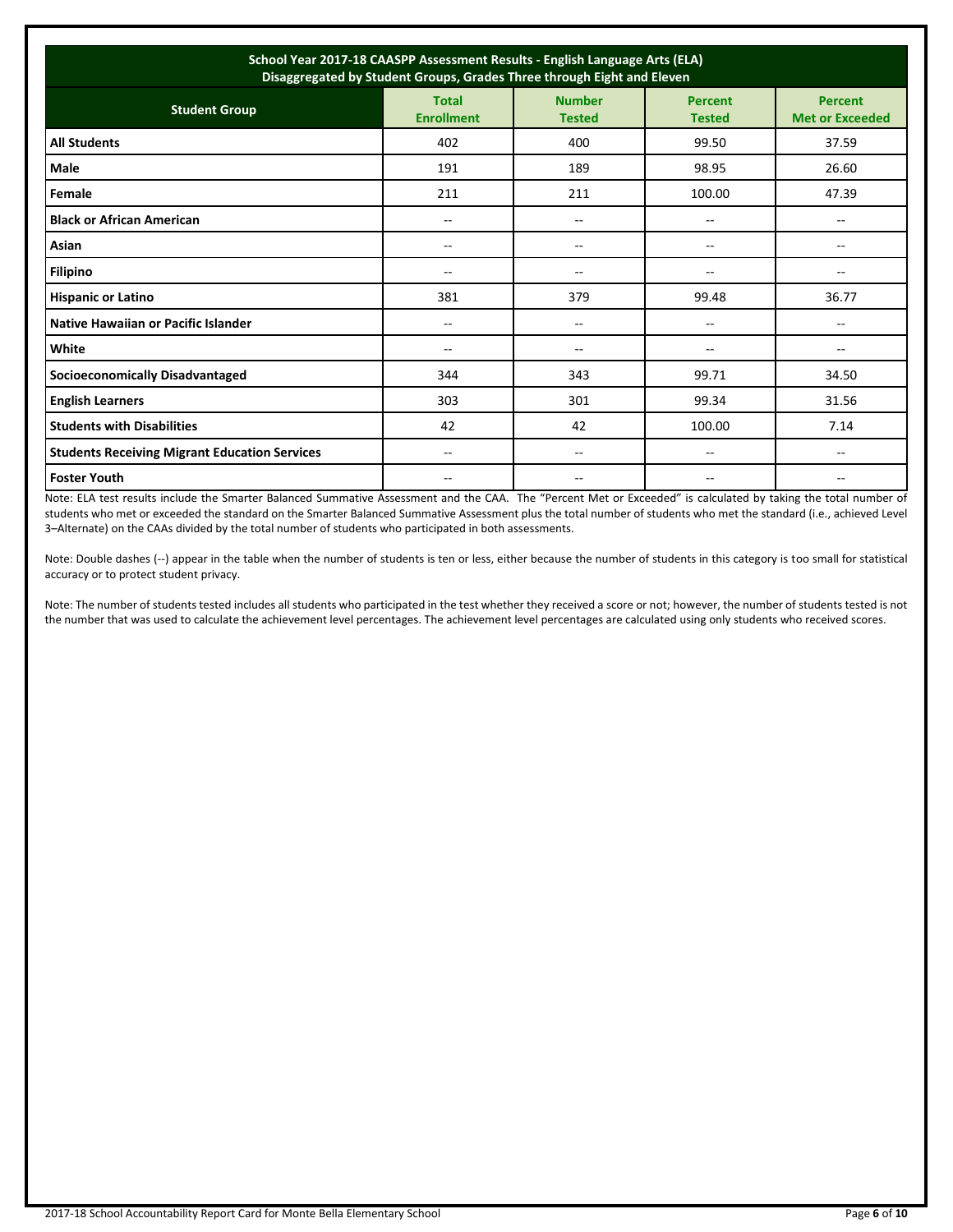| School Year 2017-18 CAASPP Assessment Results - Mathematics<br>Disaggregated by Student Groups, Grades Three through Eight and Eleven |                                   |                                       |                                       |                                          |  |
|---------------------------------------------------------------------------------------------------------------------------------------|-----------------------------------|---------------------------------------|---------------------------------------|------------------------------------------|--|
| <b>Student Group</b>                                                                                                                  | <b>Total</b><br><b>Enrollment</b> | <b>Number</b><br><b>Tested</b>        | <b>Percent</b><br><b>Tested</b>       | <b>Percent</b><br><b>Met or Exceeded</b> |  |
| <b>All Students</b>                                                                                                                   | 402                               | 400                                   | 99.5                                  | 25.56                                    |  |
| Male                                                                                                                                  | 191                               | 189                                   | 98.95                                 | 22.87                                    |  |
| Female                                                                                                                                | 211                               | 211                                   | 100                                   | 27.96                                    |  |
| <b>Black or African American</b>                                                                                                      | $-$                               | $\overline{a}$                        | $\overline{\phantom{m}}$              | $\overline{a}$                           |  |
| Asian                                                                                                                                 | $- -$                             | $\overline{\phantom{a}}$              | $-$                                   | --                                       |  |
| <b>Filipino</b>                                                                                                                       | $-$                               | $\overline{a}$                        | --                                    |                                          |  |
| <b>Hispanic or Latino</b>                                                                                                             | 381                               | 379                                   | 99.48                                 | 24.87                                    |  |
| Native Hawaiian or Pacific Islander                                                                                                   | --                                | --                                    | $\overline{\phantom{a}}$              | $-$                                      |  |
| White                                                                                                                                 | --                                | $\hspace{0.05cm}$ – $\hspace{0.05cm}$ | $\hspace{0.05cm}$ – $\hspace{0.05cm}$ | $-$                                      |  |
| <b>Socioeconomically Disadvantaged</b>                                                                                                | 344                               | 343                                   | 99.71                                 | 21.35                                    |  |
| <b>English Learners</b>                                                                                                               | 303                               | 301                                   | 99.34                                 | 21.59                                    |  |
| <b>Students with Disabilities</b>                                                                                                     | 42                                | 42                                    | 100                                   | 4.76                                     |  |
| <b>Students Receiving Migrant Education Services</b>                                                                                  | $- -$                             | $-$                                   | --                                    |                                          |  |
| <b>Foster Youth</b>                                                                                                                   | --                                | --                                    | $-$                                   |                                          |  |

Note: Mathematics test results include the Smarter Balanced Summative Assessment and the CAA. The "Percent Met or Exceeded" is calculated by taking the total number of students who met or exceeded the standard on the Smarter Balanced Summative Assessment plus the total number of students who met the standard (i.e., achieved Level 3–Alternate) on the CAAs divided by the total number of students who participated in both assessments.

Note: Double dashes (--) appear in the table when the number of students is ten or less, either because the number of students in this category is too small for statistical accuracy or to protect student privacy.

Note: The number of students tested includes all students who participated in the test whether they received a score or not; however, the number of students tested is not the number that was used to calculate the achievement level percentages. The achievement level percentages are calculated using only students who received scores.

## **C. Engagement**

#### **State Priority: Parental Involvement**

- The SARC provides the following information relevant to the State priority: Parental Involvement (Priority 3):
- Efforts the school district makes to seek parent input in making decisions for the school district and each school site

#### **Opportunities for Parental Involvement (School Year 2018-19)**

A major aspect to infuse in our school culture in order to make Monte Bella Elementary a high performing school is high parental involvement. There are many meetings that we must hold to meet compliance with state and federal regulations. Having parents attend this important parent meetings is critical to the academic success of the school. We ask all of our parents/guardians to make it a personal goal to at least pick one of the parent groups and attend those meetings at least once a month. Examples of parent participation opportunities include, but not limited to are: School Site Council, English Language Advisory Council, Parent Teacher Organization, District Advisory Council, Parent Teacher Conferences, Parent Technology Trainings, Family Reading and Mathematics Night, Field Trip Chaperoning, Classroom Volunteering, Technology Career Day, Winter Program, Talent Show, PBIS, and Athletics.

In order to create extrinsic motivation, the school has implemented a parent involvement passport program. Parents are encouraged to participate in several of the parent meetings as listed above and they receive a stamp after each meeting. Once a parent fills out the whole passport, they will then qualify for the end of the year incentives like school uniforms and school spirit wear. For all parent involvement opportunities, please do not hesitate to contact Maria Alvarez, Principal at (831) 770-6000.

#### **State Priority: School Climate**

The SARC provides the following information relevant to the State priority: School Climate (Priority 6):

- Pupil suspension rates;
- Pupil expulsion rates; and
- Other local measures on the sense of safety.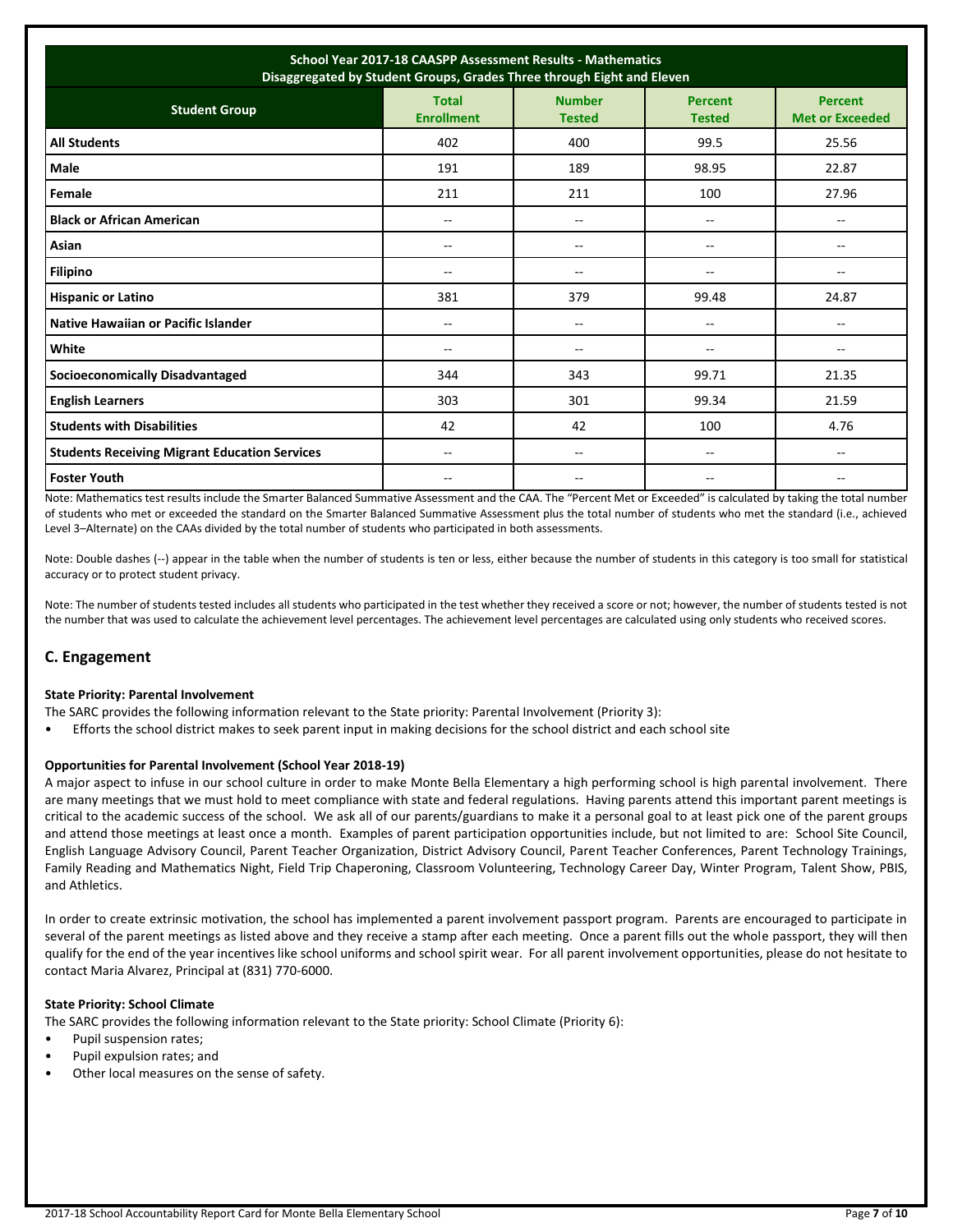## **School Safety Plan**

As mentioned in section two, Monte Bella Elementary has always operated under that notion of student safety first. We have formulated a Safety Committee that consists of the school site administration, seven teachers, four parents, two campus supervisors, our lead custodian, our lead food service clerk, and one front office secretary. This group updates our school safety plan on a yearly basis and we take it to the School Site Council every January to get approved. The safety plan also places a huge emphasis on the Positive Behavior Intervention and Supports (PBIS) program. Everything from Ingress to Egress, walking to the cafeteria and library, field trips, etc., we have an established code of conduct core value expectations. These core values are being Respectful, Responsible, and Ready. We call this being a 3R Scholar. Along with PBIS, we also take not only our safety team but all of our teaching staff and we train them in the Olweus Anti-Bullying program. This program has really taken off for us and our parents really love the notion that we have brought in this program. In addition to these programs, we have also implemented the Playworks curriculum for organized "play" during recesses. This has brought down our negative student behavior issues completely. Lastly, we also have a flip chart that we have created for all staff on different type of emergency situations that may arise and how staff should conduct themselves in the case of these unforeseen events. Every month we practice a fire drill and in October and in the spring, we practice an earthquake drill. These drills are recorded on a chart in the main office that is placed for public display.

| <b>Suspensions and Expulsions</b> |         |         |         |  |  |  |
|-----------------------------------|---------|---------|---------|--|--|--|
| <b>School</b>                     | 2015-16 | 2016-17 | 2017-18 |  |  |  |
| <b>Suspensions Rate</b>           | 7.7     | 2.5     | 0.6     |  |  |  |
| <b>Expulsions Rate</b>            | 0.0     | 0.0     | 0.0     |  |  |  |
| <b>District</b>                   | 2015-16 | 2016-17 | 2017-18 |  |  |  |
| <b>Suspensions Rate</b>           | 1.0     | 0.5     | 1.5     |  |  |  |
| <b>Expulsions Rate</b>            | 0.0     | 0.0     | 0.0     |  |  |  |
| <b>State</b>                      | 2015-16 | 2016-17 | 2017-18 |  |  |  |
| <b>Suspensions Rate</b>           | 3.7     | 3.7     | 3.5     |  |  |  |
| <b>Expulsions Rate</b>            | 0.1     | 0.1     | 0.1     |  |  |  |

## **D. Other SARC Information**

The information in this section is required to be in the SARC but is not included in the state priorities for LCFF.

| Academic Counselors and Other Support Staff at this School |    |  |  |  |  |
|------------------------------------------------------------|----|--|--|--|--|
| <b>Number of Full-Time Equivalent (FTE)</b>                |    |  |  |  |  |
| <b>Academic Counselor</b>                                  |    |  |  |  |  |
| <b>Counselor (Social/Behavioral or Career Development)</b> |    |  |  |  |  |
| Library Media Teacher (Librarian)                          |    |  |  |  |  |
| Library Media Services Staff (Paraprofessional)            | .5 |  |  |  |  |
| Psychologist                                               | .5 |  |  |  |  |
| <b>Social Worker</b>                                       | 0  |  |  |  |  |
| <b>Nurse</b>                                               | ი  |  |  |  |  |
| Speech/Language/Hearing Specialist                         | .5 |  |  |  |  |
| <b>Resource Specialist (non-teaching)</b>                  |    |  |  |  |  |
| <b>Other</b>                                               | ი  |  |  |  |  |
| <b>Average Number of Students per Staff Member</b>         |    |  |  |  |  |
| Academic Counselor                                         |    |  |  |  |  |

One Full Time Equivalent (FTE) equals one staff member working full time; one FTE could also represent two staff members who each work 50 percent of full time.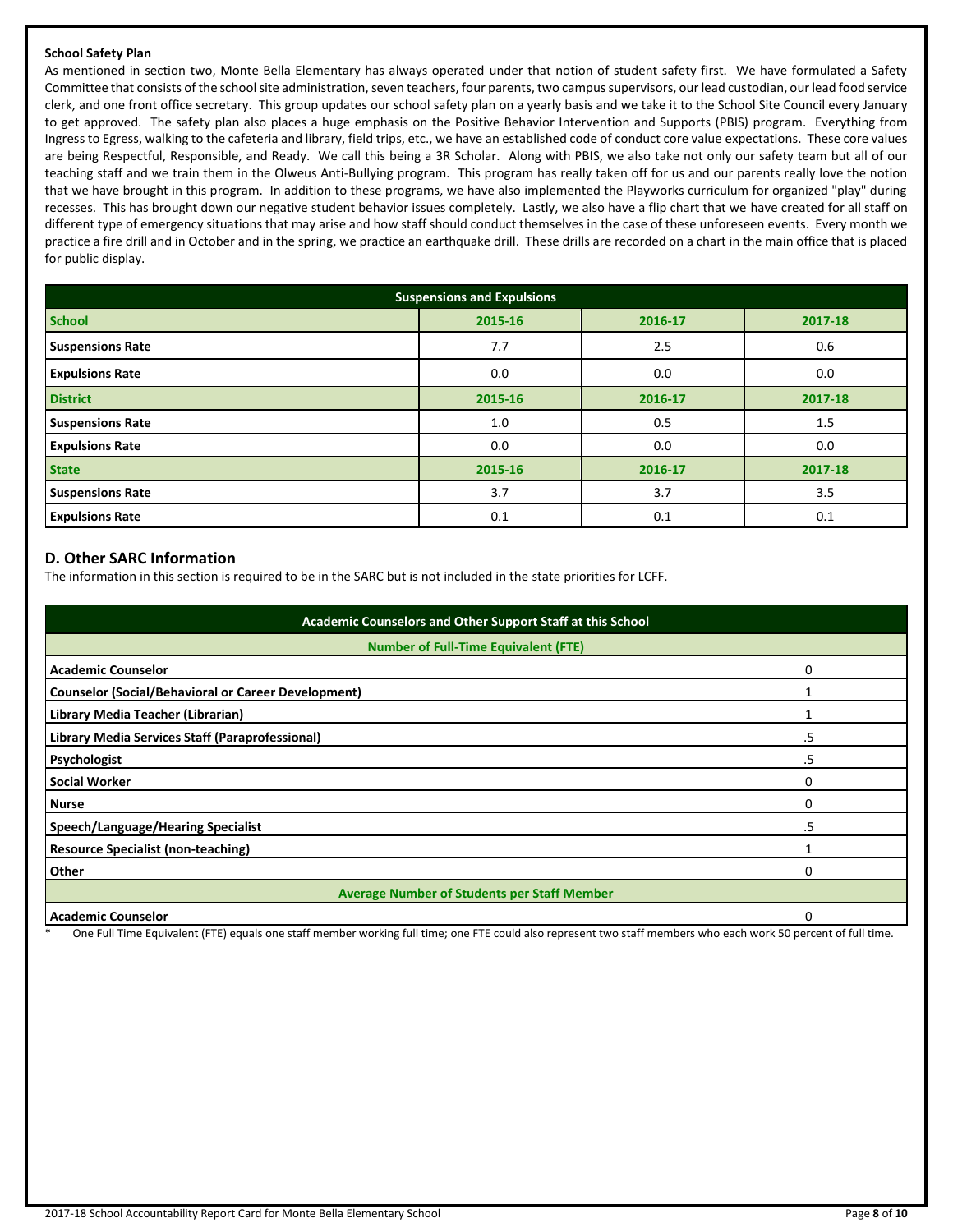| Average Class Size and Class Size Distribution (Elementary) |         |         |          |                              |         |             |                |         |       |                |                                 |   |  |
|-------------------------------------------------------------|---------|---------|----------|------------------------------|---------|-------------|----------------|---------|-------|----------------|---------------------------------|---|--|
|                                                             |         |         |          | <b>Number of Classrooms*</b> |         |             |                |         |       |                |                                 |   |  |
| <b>Average Class Size</b><br>Grade                          |         |         | $1 - 20$ |                              |         | $21 - 32$   |                |         | $33+$ |                |                                 |   |  |
|                                                             | 2015-16 | 2016-17 | 2017-18  | 2015-16                      | 2016-17 | $2017 - 18$ | $2015 - 16$    | 2016-17 |       |                | 2017-18 2015-16 2016-17 2017-18 |   |  |
| К                                                           | 22      | 24      | 23       | $\overline{2}$               | 1       | 3           | 4              | 6       | 3     |                |                                 |   |  |
| 1                                                           | 23      | 24      | 26       | 1                            |         |             | 3              | 4       | 5     |                |                                 |   |  |
| $\overline{2}$                                              | 31      | 24      | 25       |                              |         |             | $\overline{2}$ | 4       | 4     | $\mathbf{1}$   |                                 |   |  |
| 3                                                           | 23      | 23      | 21       | 1                            |         | 1           | $\overline{2}$ | 3       | 4     |                |                                 |   |  |
| 4                                                           | 27      | 25      | 26       | 1                            | 1       |             | 1              | 3       | 4     | 1              |                                 |   |  |
| 5                                                           | 36      | 34      | 30       |                              |         |             |                |         | 3     | $\overline{2}$ | 3                               |   |  |
| 6                                                           | 36      | 37      | 34       |                              |         |             |                |         |       | $\overline{2}$ | $\overline{2}$                  | 3 |  |
| Other                                                       | 32      | 26      | 10       |                              |         | Ŧ           | 1              | 1       |       |                |                                 |   |  |

Number of classes indicates how many classes fall into each size category (a range of total students per class).

| Average Class Size and Class Size Distribution (Secondary) |                              |                           |         |          |  |  |       |  |       |  |                                                                         |  |
|------------------------------------------------------------|------------------------------|---------------------------|---------|----------|--|--|-------|--|-------|--|-------------------------------------------------------------------------|--|
|                                                            | <b>Number of Classrooms*</b> |                           |         |          |  |  |       |  |       |  |                                                                         |  |
|                                                            |                              | <b>Average Class Size</b> |         | $1 - 22$ |  |  | 23-32 |  | $33+$ |  |                                                                         |  |
| <b>Subject</b>                                             | 2015-16                      | 2016-17                   | 2017-18 |          |  |  |       |  |       |  | 2015-16 2016-17 2017-18 2015-16 2016-17 2017-18 2015-16 2016-17 2017-18 |  |
| <b>English</b>                                             |                              |                           |         |          |  |  |       |  |       |  |                                                                         |  |
| <b>Mathematics</b>                                         |                              |                           |         |          |  |  |       |  |       |  |                                                                         |  |
| <b>Science</b>                                             |                              |                           |         |          |  |  |       |  |       |  |                                                                         |  |
| Social Science                                             |                              |                           |         |          |  |  |       |  |       |  |                                                                         |  |

Number of classes indicates how many classrooms fall into each size category (a range of total students per classroom). At the secondary school level, this information is reported by subject area rather than grade level.

## **Professional Development provided for Teachers**

The major areas of professional development for teachers in 2017-2018 included the following:

- Common Core State Standards planning for instruction, learning and assessment in both ELA and Math with entry points focusing on RI-1 and Listening and Speaking in ELA and Reversibility and Flexibility in Math
- Training for planning and implementation for Engage New York English Language Arts Curriculum
- Training for planning and implementation of Engage New York Math Curriculum
- Step-Up-To-Writing training for school-wide writing implementation
- Bilingual Transference (for teachers facilitating Alternative Bilingual Education classes)
- Implementation and use of student iPads within the classroom
- 21st Century Innovative Educator Training
- Learning Management System (Google Classroom) training
- California STEM Symposium training
- CUE Powerful Learning National Conference
- Positive Behavior Supports and Intervention (PBIS)
- Olweus Anti-Bullying
- Playworks
- Whole Child Mindfulness
- Technology focus (Achieve 3000, Seesaw, Istation)
- Data Walks
- Next Generation Standards Rollout (NGSS)

Professional development was delivered through grade level sessions during regular work days with release time for classroom teachers.

Teachers were supported during implementation by district Educational Services department, school site administration, Academic Coach, and consultant Dr. Nelson.